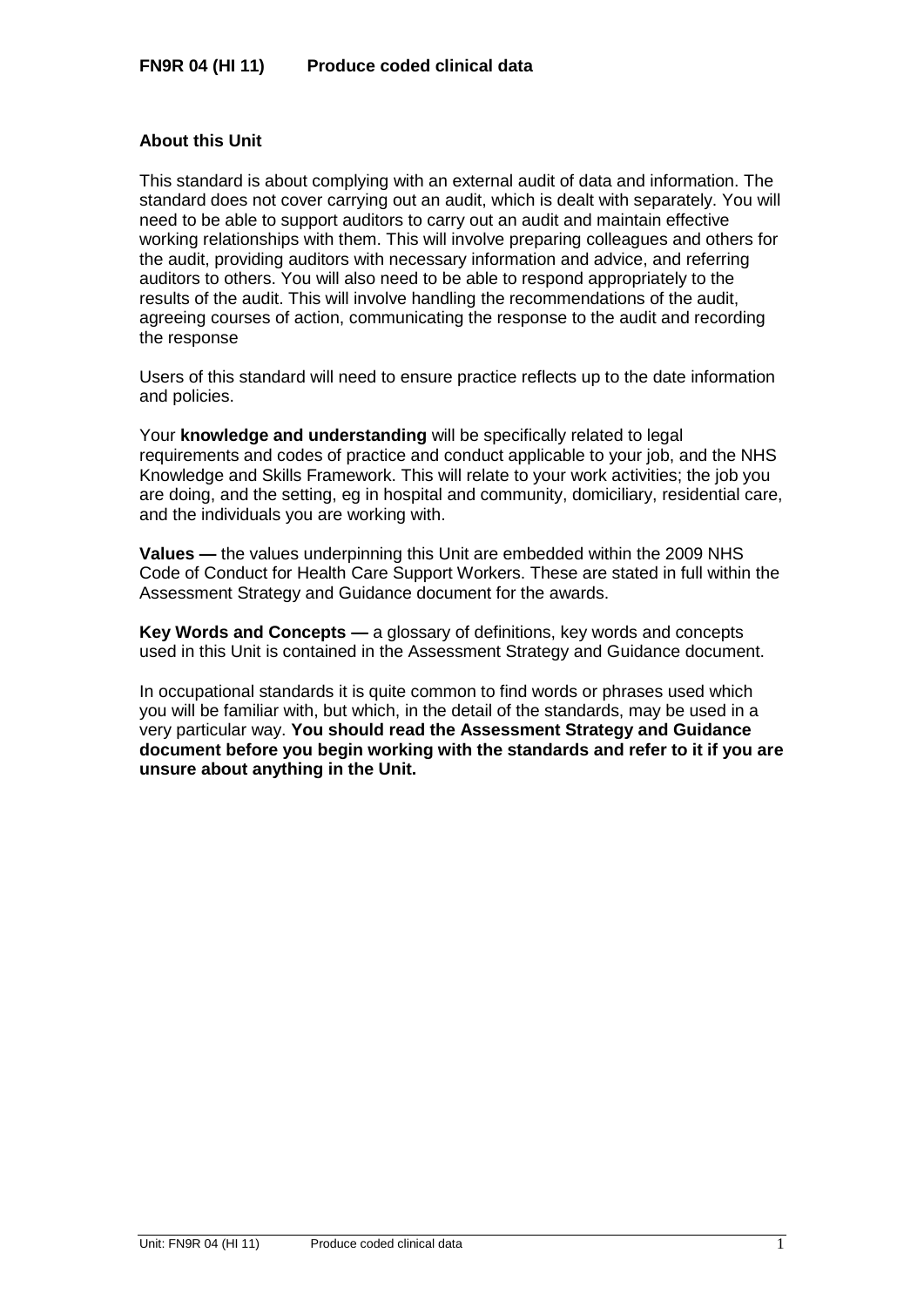### **Specific Evidence Requirements for the Unit**

# **It is essential that you adhere to the Evidence Requirements for this Unit**

**SPECIFIC EVIDENCE REQUIREMENTS FOR THIS UNIT**

| <b>Simulation:</b> |  |  |
|--------------------|--|--|
|                    |  |  |

Simulation is **NOT** permitted for any part of this Unit.  $\blacklozenge$ 

#### **The following forms of evidence ARE mandatory:**  $\blacklozenge$

- **Direct Observation:** Your assessor or expert witness must observe you in real work  $\bullet$ activities. Their confirmation of your practice will provide evidence for a significant amount of the performance criteria in this Unit. **For example**, your assessor may observe you code all the relevant clinical data correctly and in accordance with approved rules and conventions, using appropriate tools.
- $\blacklozenge$ **Professional discussion:** Describes your actions in a particular situation and reflect on the reason(s) why you practice that way. **For example**, your assessor may ask you to explain, using an example from practice, the different systems for coding across health.

## **Competence of performance and knowledge could also be demonstrated using a variety of evidence from the following:**

- **Reflective Account:** These are written pieces of work which allow you to reflect on the course of action you took in a specific situation to identify any learning from the piece of work and to describe what you might do differently in the light of your new knowledge.
- $\ddot{\bullet}$ **Questioning/professional discussion**: May be used to provide evidence of knowledge, legislation, policies and procedures which cannot be fully evidenced through direct observation or reflective accounts. In addition your assessor/mentor or expert witness may also ask questions to clarify aspects of your practice.
- **Expert Witness**: A designated expert witness, eg a senior member of staff, may  $\blacklozenge$ provide a direct observation of your practice, or record a professional discussion they have held with you on a specific piece of practice.
- **Witness Testimony**: Can be a confirmation or authentication of the activities described  $\ddot{\bullet}$ in your evidence which your assessor or mentor has not seen.
- **Products:** These can be any record that you would normally use within your normal  $\blacklozenge$ role, eg you should not put confidential records in your portfolio; they can remain where they are normally stored and be checked by your assessor and internal verifier.
- **Prior Learning:** You may be able to use recorded prior learning from a course of  $\blacklozenge$ training you have attended within the last two years. Discussion on the relevance of this should form part of your assessment plan for each Unit.
- $\ddot{\bullet}$ **Simulation:** There may be times when you have to demonstrate you are competent in a situation that does not arise naturally through your work role, eg dealing with violent or abusive behaviour. The Evidence Requirements in each Unit provide specific guidance regarding the use of simulation.

# **GENERAL GUIDANCE**

- Prior to commencing this Unit you should agree and complete an assessment plan with  $\blacklozenge$ your assessor which details the assessment methods you will be using, and the tasks you will be undertaking to demonstrate your competence.
- Evidence must be provided for ALL of the performance criteria, ALL of the knowledge.
- The evidence must reflect the policies and procedures of your workplace and be linked to current legislation, values and the principles of best practice within the Health Care sector. This will include the National Service Standards for your areas of work.
- All evidence must relate to your own work practice. $\blacklozenge$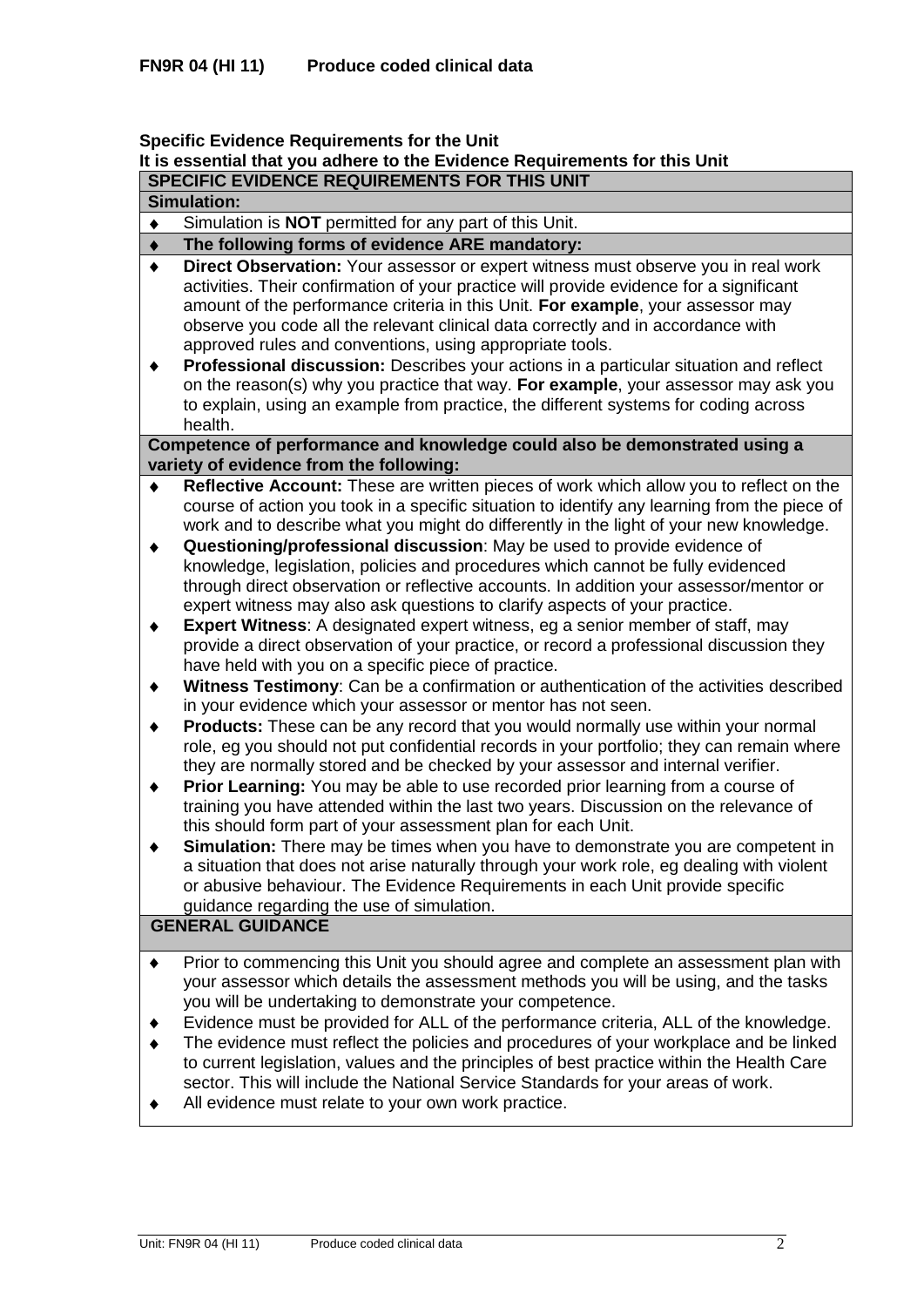# **KNOWLEDGE SPECIFICATION FOR THIS UNIT**

l,

Competent practice is a combination of the application of skills and knowledge informed by values and ethics. This specification details the knowledge and understanding required to carry out competent practice in the performance described in this Unit.

When using this specification **it is important to read the knowledge requirements in relation to expectations and requirements of your job role**.

**You need to provide evidence for ALL knowledge points listed below. There are a variety of ways this can be achieved so it is essential that you read the 'knowledge evidence' section of the Assessment Guidance.**

|                 | You need to show that you know, understand and can apply in<br>practice:                                                                                              | <b>Enter</b><br><b>Evidence</b><br><b>Numbers</b> |
|-----------------|-----------------------------------------------------------------------------------------------------------------------------------------------------------------------|---------------------------------------------------|
| $\mathbf{1}$    | The relevant legislation, policies, procedures, codes of practice<br>and guidelines in relation to clinical coding at local and national<br>levels.                   |                                                   |
| $\overline{2}$  | The use and meaning of clinical terminology.                                                                                                                          |                                                   |
| $\overline{3}$  | The nature of disease processes and how they are treated.                                                                                                             |                                                   |
| 4               | Basic anatomy and physiology.                                                                                                                                         |                                                   |
| 5               | How and where to access reliable information relating to<br>clinical terminology.                                                                                     |                                                   |
| 6               | The ways in which rules and conventions are applied to clinical<br>data to achieve the correct clinical codes.                                                        |                                                   |
| $\overline{7}$  | The importance of using the correct rules and conventions.                                                                                                            |                                                   |
| 8               | The ways in which classifications and nomenclatures are used<br>to achieve accurate clinical coding.                                                                  |                                                   |
| 9               | The ways in which clinical data is indexed, stored and cross<br>mapped from clinical terms to classifications.                                                        |                                                   |
| 10 <sup>°</sup> | The importance of the sequence of codes and the primary<br>diagnosis and procedures/interventions.                                                                    |                                                   |
| 11              | The importance of recording error-free clinical codes.                                                                                                                |                                                   |
| 12 <sub>2</sub> | The uses of clinical coded data, including for national statistics,<br>clinical audit and research, epidemiology, managerial decision<br>making and cost referencing. |                                                   |
| 13 <sup>°</sup> | The type and level of detail which is required for clinical<br>coding.                                                                                                |                                                   |
| 14              | The ways in which health records are assembled and used,<br>and where the best sources of accurate and reliable clinical<br>data may be found.                        |                                                   |
| 15              | The situations in which additional data is required and how<br>such data may be obtained.                                                                             |                                                   |
| 16              | The situations in which particular aspects of the patient's<br>condition will have a bearing on the required clinical data.                                           |                                                   |
| 17 <sup>2</sup> | Where and who to go to in the event of unclear or inaccurate<br>clinical data and the importance of others involvement in the<br>process and system.                  |                                                   |
| 18              | The relation between coded data and the consequences of<br>that code in the system.                                                                                   |                                                   |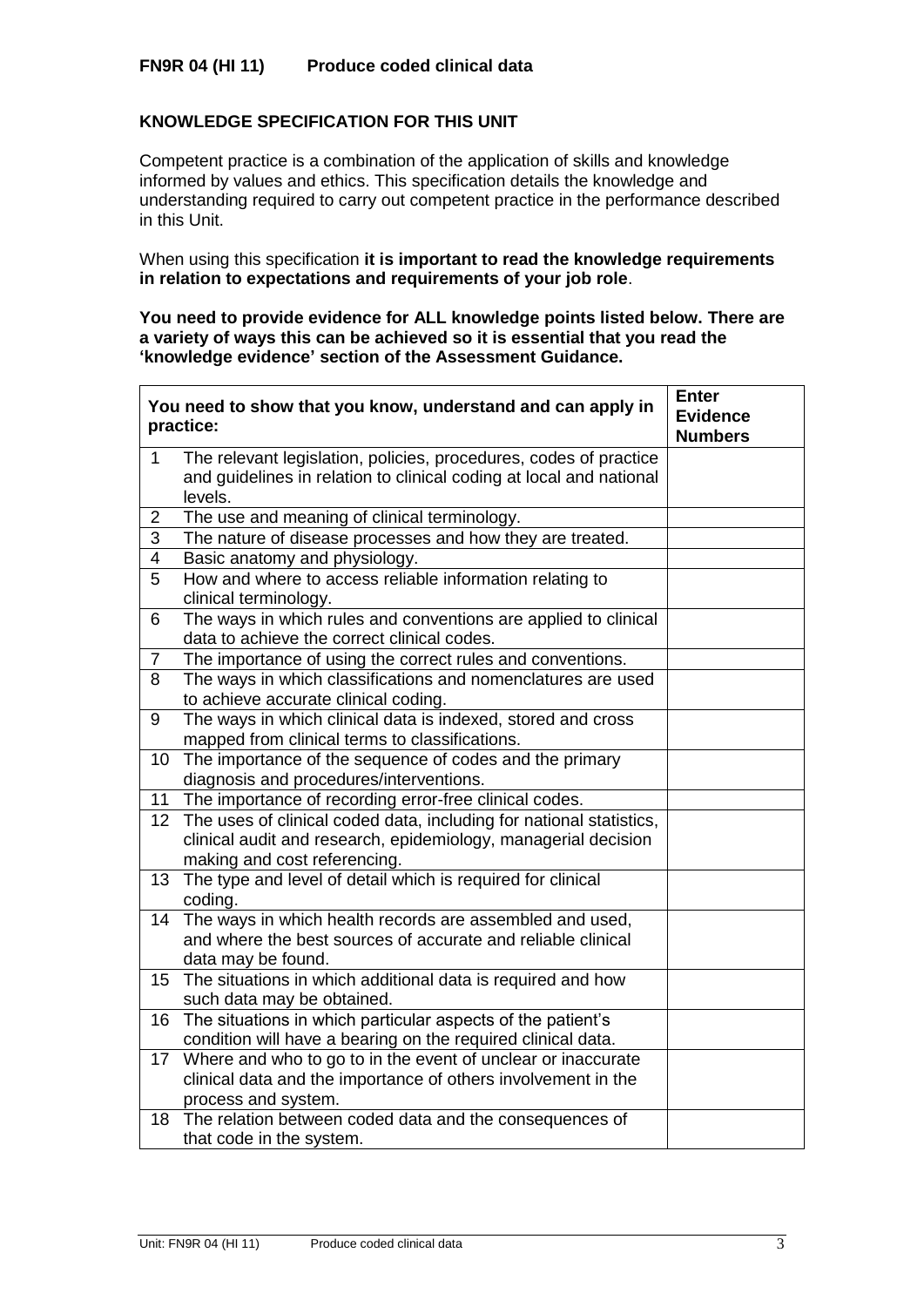| You need to show that you know, understand and can apply in<br>practice: | <b>Enter</b><br><b>Evidence</b><br><b>Numbers</b> |
|--------------------------------------------------------------------------|---------------------------------------------------|
| 19 The different systems for coding across health.                       |                                                   |
| 20 The timescales within which clinical coding must take place           |                                                   |
| and its relation to the patients overall plan of care.                   |                                                   |
| 21 The use of relevant software applications.                            |                                                   |
| 22 The development and use of Systematized Nomenclature of               |                                                   |
| Medicine - Clinical Terms (SNOMED/CT).                                   |                                                   |
| 23 The future interface between clinical coding, electronic health       |                                                   |
| records and electronic patient records and clinicians.                   |                                                   |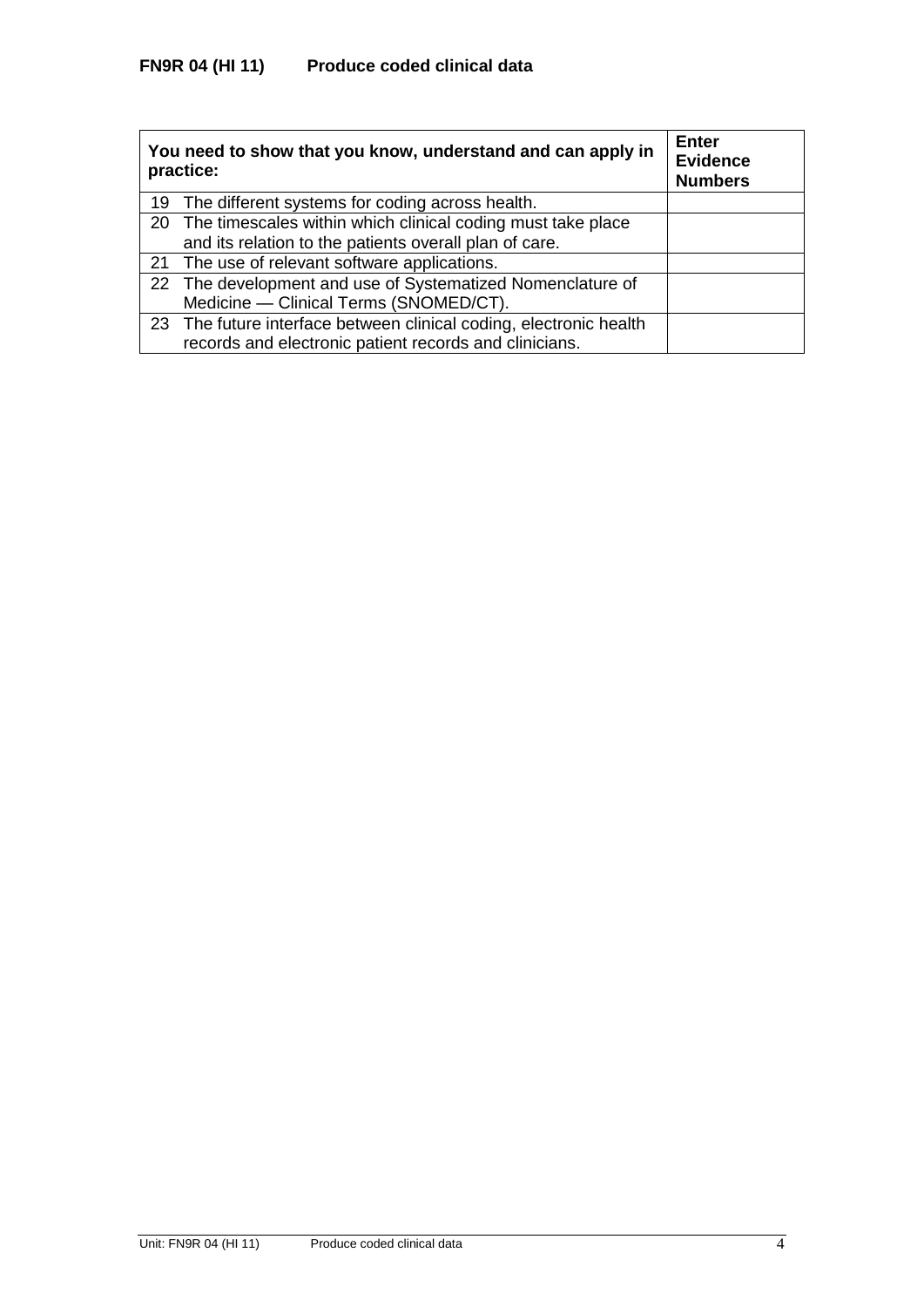| <b>Performance Criteria</b> |                                                                                 |           |           |           |   |   |           |           |
|-----------------------------|---------------------------------------------------------------------------------|-----------|-----------|-----------|---|---|-----------|-----------|
|                             |                                                                                 | <b>DO</b> | <b>RA</b> | <b>EW</b> | Q | P | <b>WT</b> | <b>PD</b> |
| 1                           | Identify and extract the correct clinical                                       |           |           |           |   |   |           |           |
|                             | data after searching the health records.                                        |           |           |           |   |   |           |           |
| 2                           | Identify any requirements for additional                                        |           |           |           |   |   |           |           |
|                             | clinical data and take the appropriate                                          |           |           |           |   |   |           |           |
|                             | action to obtain such information.                                              |           |           |           |   |   |           |           |
| 3                           | Refer any issues concerning the clarity                                         |           |           |           |   |   |           |           |
|                             | and accuracy of the clinical data to the                                        |           |           |           |   |   |           |           |
|                             | appropriate person for resolution.                                              |           |           |           |   |   |           |           |
| 4                           | Evaluate the relevance of health                                                |           |           |           |   |   |           |           |
|                             | conditions and factors affecting the                                            |           |           |           |   |   |           |           |
|                             | patient to establish the primary                                                |           |           |           |   |   |           |           |
|                             | diagnosis.                                                                      |           |           |           |   |   |           |           |
| 5                           | Evaluate other health conditions and                                            |           |           |           |   |   |           |           |
|                             | factors affecting the patient to establish<br>co-morbid conditions relevant for |           |           |           |   |   |           |           |
|                             | assignment.                                                                     |           |           |           |   |   |           |           |
| 6                           | Evaluate any procedures, interventions                                          |           |           |           |   |   |           |           |
|                             | and investigations carried out to                                               |           |           |           |   |   |           |           |
|                             | establish the primary procedure and                                             |           |           |           |   |   |           |           |
|                             | any relevant secondary procedures.                                              |           |           |           |   |   |           |           |
| 7                           | Establish the appropriate level of detail                                       |           |           |           |   |   |           |           |
|                             | of clinical data to meet national                                               |           |           |           |   |   |           |           |
|                             | standards.                                                                      |           |           |           |   |   |           |           |
| 8                           | Identify the correct clinical data within                                       |           |           |           |   |   |           |           |
|                             | appropriate timescales.                                                         |           |           |           |   |   |           |           |
| 9                           | Code all the relevant clinical data                                             |           |           |           |   |   |           |           |
|                             | correctly and in accordance with                                                |           |           |           |   |   |           |           |
|                             | approved rules and conventions, using                                           |           |           |           |   |   |           |           |
|                             | the appropriate tools.                                                          |           |           |           |   |   |           |           |
| 10 <sup>°</sup>             | Establish and record the correct                                                |           |           |           |   |   |           |           |
|                             | sequence and order of codes related to                                          |           |           |           |   |   |           |           |
|                             | a single episode in accordance with                                             |           |           |           |   |   |           |           |
|                             | national standards.                                                             |           |           |           |   |   |           |           |
| 11                          | Record data clearly, accurately and                                             |           |           |           |   |   |           |           |
|                             | completely.                                                                     |           |           |           |   |   |           |           |
| 12 <sub>2</sub>             | Maintain confidentiality at all times.                                          |           |           |           |   |   |           |           |
| 13 <sup>°</sup>             | Enter the relevant information                                                  |           |           |           |   |   |           |           |
|                             | accurately into the appropriate system.                                         |           |           |           |   |   |           |           |
| 14                          | Complete the process of assigning the                                           |           |           |           |   |   |           |           |
|                             | correct codes from clinical data within                                         |           |           |           |   |   |           |           |
|                             | appropriate timescales.                                                         |           |           |           |   |   |           |           |
| 15 <sub>1</sub>             | Select the appropriate classification                                           |           |           |           |   |   |           |           |
|                             | cross map in accordance with national                                           |           |           |           |   |   |           |           |
|                             | rules and standards from an identified                                          |           |           |           |   |   |           |           |
|                             | clinical concept.                                                               |           |           |           |   |   |           |           |

*PD* = *Professional Discussion*

*DO = Direct Observation RA = Reflective Account Q = Questions*

*EW = Expert Witness P = Product (Work) WT = Witness Testimony*